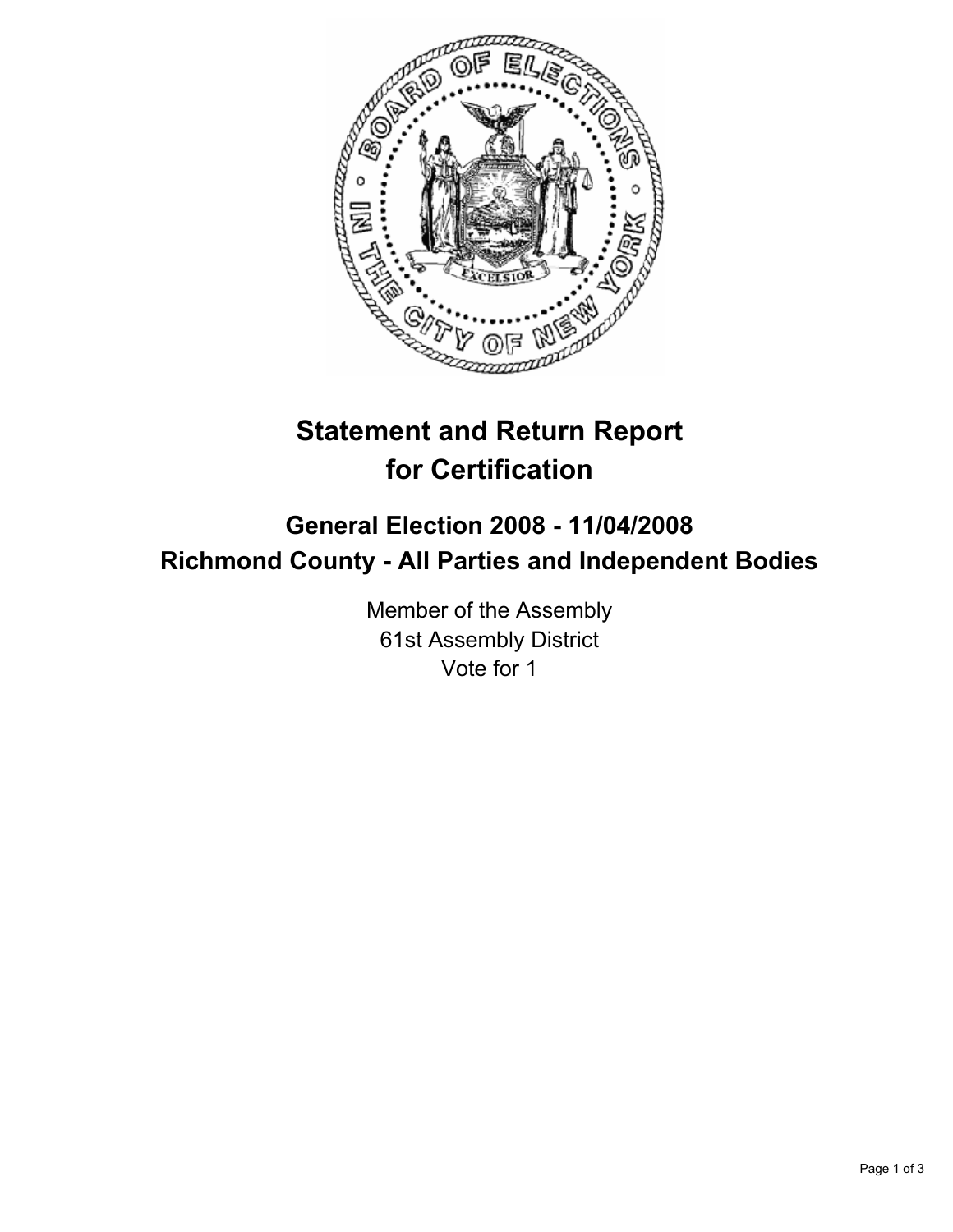

### **Assembly District 61**

| <b>PUBLIC COUNTER</b>               | 41,229 |
|-------------------------------------|--------|
| <b>EMERGENCY</b>                    | 124    |
| ABSENTEE/MILITARY                   | 1,488  |
| <b>AFFIDAVIT</b>                    | 1,549  |
| <b>Total Ballots</b>                | 44,532 |
| MATTHEW J TITONE (DEMOCRATIC)       | 24,698 |
| THOMAS W MCGINLEY (REPUBLICAN)      | 8,578  |
| ROSE MARGARELLA (INDEPENDENCE)      | 985    |
| MATTHEW J TITONE (WORKING FAMILIES) | 1,276  |
| COLEG OF CIN (WRITE-IN)             |        |
| DR THOMAS DROLESKEY (WRITE-IN)      |        |
| <b>HELEN FADOK (WRITE-IN)</b>       |        |
| MILES MCPHERSON (WRITE-IN)          |        |
| ROBERT OLIVARI JR (WRITE-IN)        |        |
| <b>Total Votes</b>                  | 35,542 |
| Unrecorded                          | 8,990  |